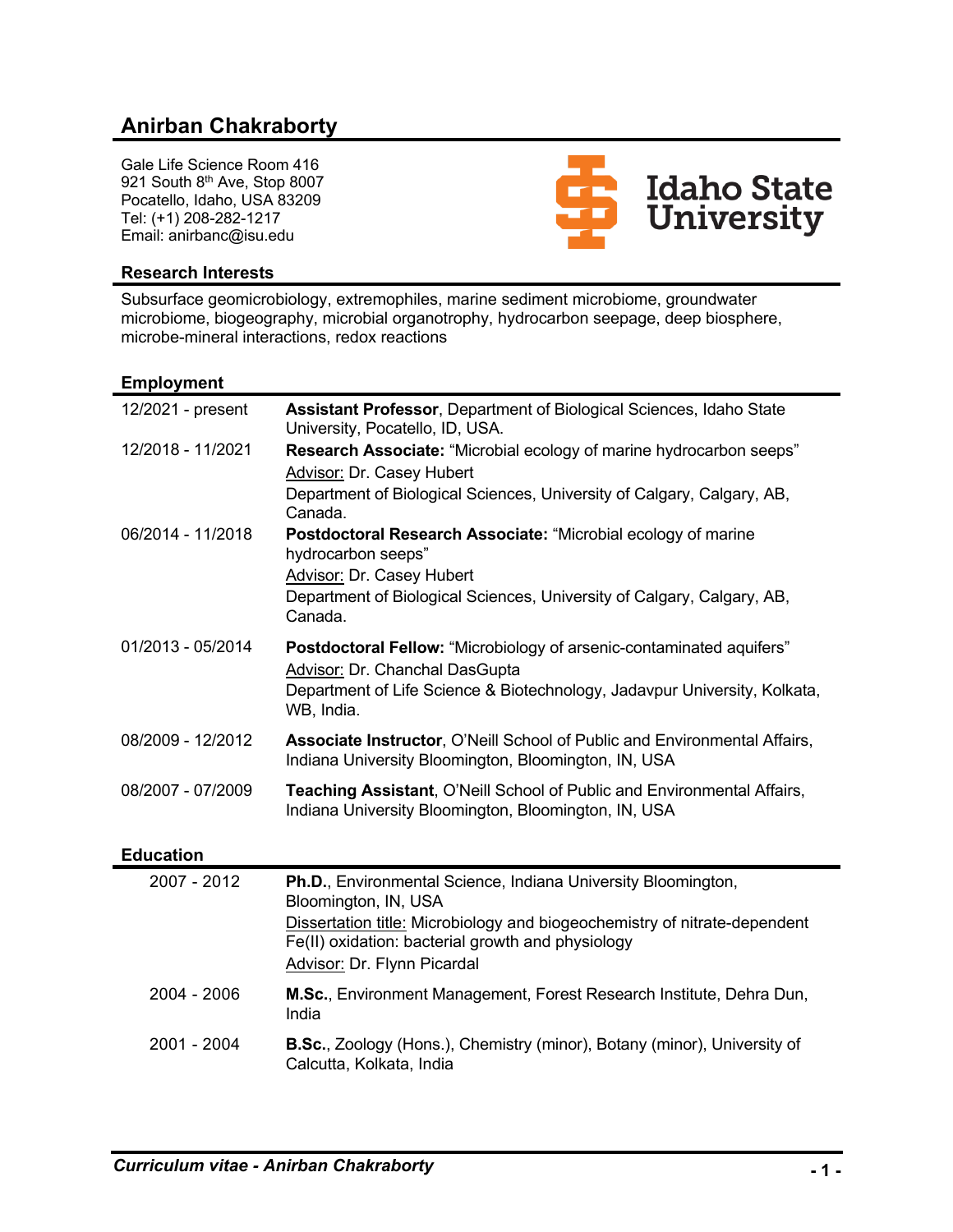### **Publications**

Peer-reviewed articles ( $n = 16$ ; >450 citations; h-index = 9; \*corresponding author; §student co-author)

- 16. **Chakraborty\*, A.**, M. Suchy, C.R.J. Hubert and M.C. Ryan\*. (**2022**). Vertical stratification of microbial communities and isotope geochemistry tie groundwater denitrification to sampling location within a nitrate-contaminated aquifer. *Science of the Total Environment* https://doi.org/10.1016/j.scitotenv.2022.153092.
- 15. Khot, V., J. Zorz, D.A. Gittins, **A. Chakraborty**, E. Bell, M.A. Bautista, A.J. Paquette, A.K. Hawley, B. Novotnik, C.R.J. Hubert, M. Strous and S. Bhatnagar\*. (**2022**). CANT-HYD: A curated database of phylogeny-derived Hidden Markov Models for annotation of marker genes involved in hydrocarbon degradation. *Frontiers in Microbiology* 12:764058.
- 14. Gittins\*, D.A., P.A. Desiage, N. Morrison, J.E. Rattray, S. Bhatnagar, **A. Chakraborty**, J. Zorz, C. Li, O. Horanszky§, M.A. Cramm, J. webb, A. MacDonald, D.C. Campbell and C.R.J. Hubert. (**2021**). Geological processes mediate a subsurface microbial loop in the deep biosphere. *bioRxiv* https://doi.org/10.1101/2021.10.26.465990.
- 13. Rattray\*, J.E., **A. Chakraborty**, C. Li, G. Elizondo§, N. John§, M. Wong§, J.R. Radović, T.B.P. Oldenburg and C.R.J. Hubert. (**2021**). Sensitive quantification of dipicolinic acid from bacterial endospores in soils and sediments. *Environmental Microbiology* 23:1397-1406.
- 12. Cramm\*, M.A., B. de Moura Neves, C.C.M. Manning, T.B.P. Oldenburg, P. Archambault, **A. Chakraborty**, A. Cyr-Parent et al. (**2021**). Characterization of marine microbial communities around an Arctic seabed hydrocarbon seep at Scott Inlet, Baffin Bay. *Science of the Total Environment* 762:143961.
- 11. Dong\*, X., J.E. Rattray, D.C. Campbell, J. Webb, **A. Chakraborty**, O. Adebayo, S. Matthews§, C. Li, M. Fowler, N.M. Morrison, A. MacDonald, R.A. Groves, I.A. Lewis, S.H. Wang§, D. Mayumi, C. Greening and C.R.J. Hubert\*. (**2020**). Thermogenic hydrocarbon biodegradation by diverse depth-stratified microbial populations at a Scotian Basin cold seep. *Nature Communications* 11:5825.
- 10. **Chakraborty\*, A.**, S.E. Ruff, X. Dong, C. Li, E.D. Ellefson§ , J.M. Brooks, J. McBee, B.B. Bernard and C.R.J. Hubert\*. (**2020**). Hydrocarbon seepage in the deep seabed links subsurface and seafloor biospheres. *Proceedings of the National Academy of Sciences USA* 117:11029-11037.

Media coverage of the article:

Science Daily: https://www.sciencedaily.com/releases/2020/05/200501184314.htm Phys. Org: https://phys.org/news/2020-05-window-world-life-seafloor-petroleum.html Oceanbites: https://oceanbites.org/oil-and-gas-seeps-microbial-elevators-through-ocean-sediments/ SciTechDaily: https://scitechdaily.com/deep-biosphere-microbes-life-is-bubbling-up-from-sediments-deepbelow-the-ocean-floor/ Ucalgary News: https://www.ucalgary.ca/news/naturally-occurring-oil-and-gas-seeps-act-elevatorsmicrobial-life-earths-deep-sedimentary-layers MBL News: https://www.mbl.edu/blog/window-to-another-world-team-finds-life-bubbling-up-to-the-seafloorwith-petroleum-from-deep-below/

- 9. Ferguson, D.K., C. Li, C. Jiyang, **A. Chakraborty**, S.E. Grasby and C.R.J. Hubert\*. (**2020**). Natural attenuation of spilled crude oil by cold-adapted soil bacterial communities at a decommissioned High Arctic oil well site. *Science of the Total Environment* 722:137258.
- 8. **Chakraborty, A.**, C.K. DasGupta and P. Bhadury\*. (**2020**). Diversity of *Betaproteobacteria* revealed by novel primers suggests their role in arsenic cycling. *Heliyon* 6:e03089.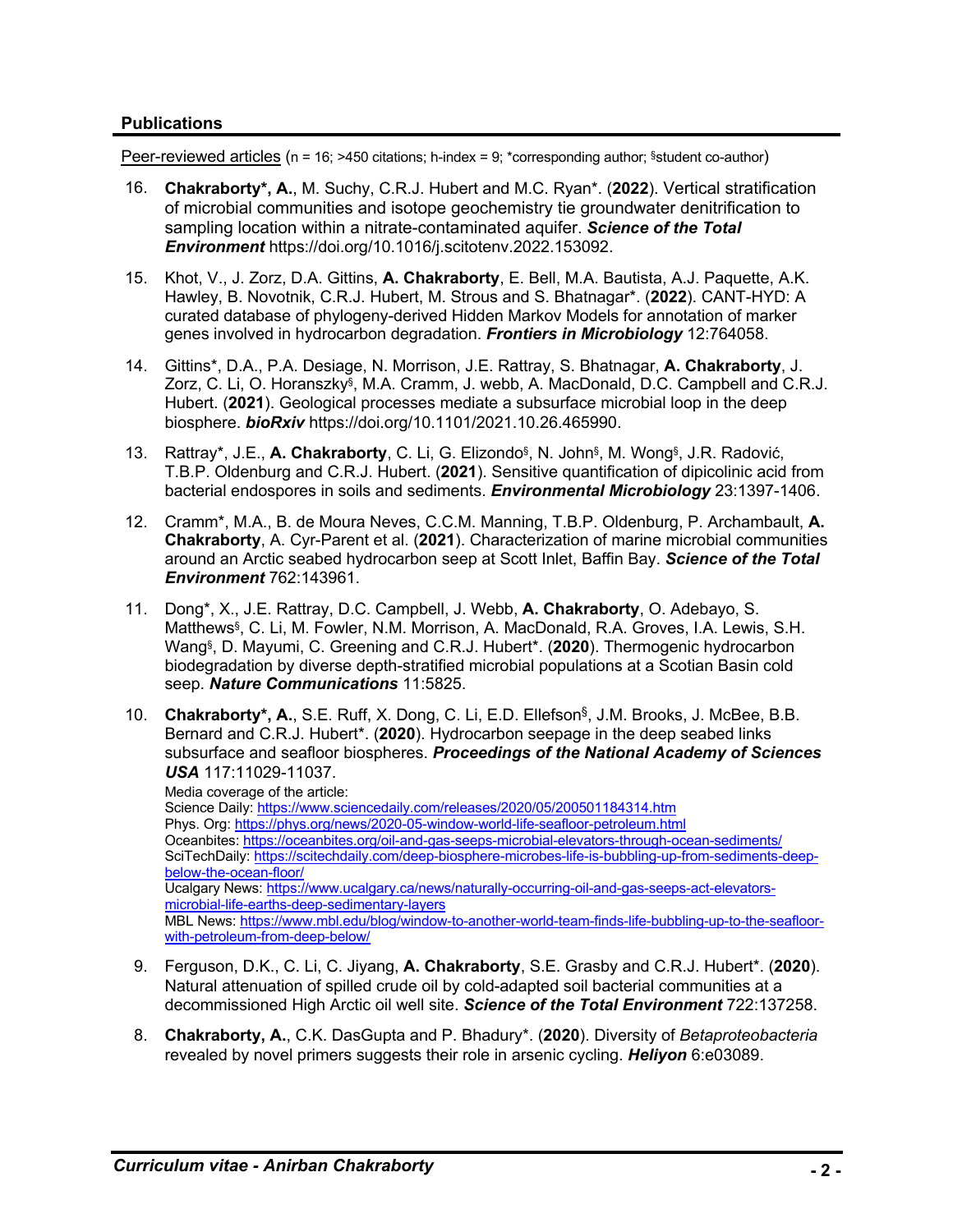- 7. Cramm, M.A., **A. Chakraborty**, C. Li, S.E. Ruff, B.B. Jørgensen and C.R.J. Hubert\*. (**2019**). Freezing tolerance of thermophilic bacterial endospores in marine sediments. *Frontiers in Microbiology* 10:945.
- 6. Dong\*, X., C. Greening, J.E. Rattray, **A. Chakraborty**, M. Chuvochina, D. Mayumi, J. Dolfing, C. Li, J.M. Brooks, B.B. Bernard, R.A. Groves, I.A. Lewis and C.R.J. Hubert\*. (**2019**). Metabolic potential of uncultured bacteria and archaea associated with petroleum seepage in deep-sea sediments. *Nature Communications* 10:1816.
- 5. Chakraborty\*, A., E.D. Ellefson<sup>§</sup>, C. Li, D. Gittins, J.M. Brooks, B.B. Bernard and C.R.J. Hubert. (**2018**). Thermophilic endospores associated with migrated thermogenic hydrocarbons in deep Gulf of Mexico marine sediments. *The ISME Journal* 12:1895-1906.
- 4. **Chakraborty, A.** and F. Picardal\*. (**2013**). Induction of nitrate-dependent Fe(II) oxidation by Fe(II) in *Dechloromonas* sp. UWNR4 and *Acidovorax* sp. 2AN. *Applied and Environmental Microbiology* 79:748-752.
- 3. **Chakraborty, A.** and F. Picardal\*. (**2013**). Neutrophilic, nitrate-dependent, Fe(II) oxidation by a *Dechloromonas* species. *World Journal of Microbiology and Biotechnology* 29:617- 623.
- 2. **Chakraborty, A.,** E.E. Roden, J. Schieber and F. Picardal\*. (**2011**). Enhanced growth of *Acidovorax* sp. strain 2AN during nitrate-dependent, Fe(II) oxidation in batch and continuous-flow systems. *Applied and Environmental Microbiology* 77:8548-8556.
- 1. Picardal\*, F.W., Z. Zaybak, **A. Chakraborty**, J. Schieber and U. Szewzyk. (**2011**). Microaerophilic, Fe(II)-dependent growth and Fe(II) oxidation by a *Dechlorospirillum* species. *FEMS Microbiology Letters* 319:51-57.

#### Manuscripts in review

Rattray\*, J.E., A. Chakraborty, G. Elizondo<sup>§</sup>, E. Ellefson<sup>§</sup>, B. Bernard, J. Brooks and C.R.J. Hubert. (Submitted in *Geobiology*). Endospores associated with deep seabed geofluid features in the Eastern Gulf of Mexico.

Gittins\*, D.A., P.A. Desiage, N. Morrison, J.E. Rattray, S. Bhatnagar, **A. Chakraborty**, J. Zorz, C. Li, O. Horanszky§, M.A. Cramm, J. webb, A. MacDonald, D.C. Campbell and C.R.J. Hubert. (Submitted in *Science Advances*). Geological processes mediate a subsurface microbial loop in the deep biosphere.

# Book chapters

- 2. **Chakraborty, A.** and P. Bhadury. (2015). Effect of pollution on aquatic microbial diversity. *Environmental Microbial Biotechnology* (Eds Sukla L.B. *et al*), Springer pp. 53-75.
- 1. **Chakraborty, A.**, C.K. DasGupta, and P. Bhadury. (2014). Application of molecular techniques for the assessment of microbial communities in contaminated sites. *Microbial Biodegradation and Bioremediation* (Ed Das S.), Elsevier pp. 85-113.

# **Presentations**

Conferences (\*presenting author)

Rattray, J.\*, G. Elizondo, **Chakraborty, A.**, B. Bernard, J. Brooks and C. Hubert. Dipicolinic acid as a tracer for thermospores and hydrocarbon seeps in deep water marine sediments. Presented at the 29th *International Meeting on Organic Geochemistry* in Gothenburg, Sweden on September 1-6, 2019. (Oral)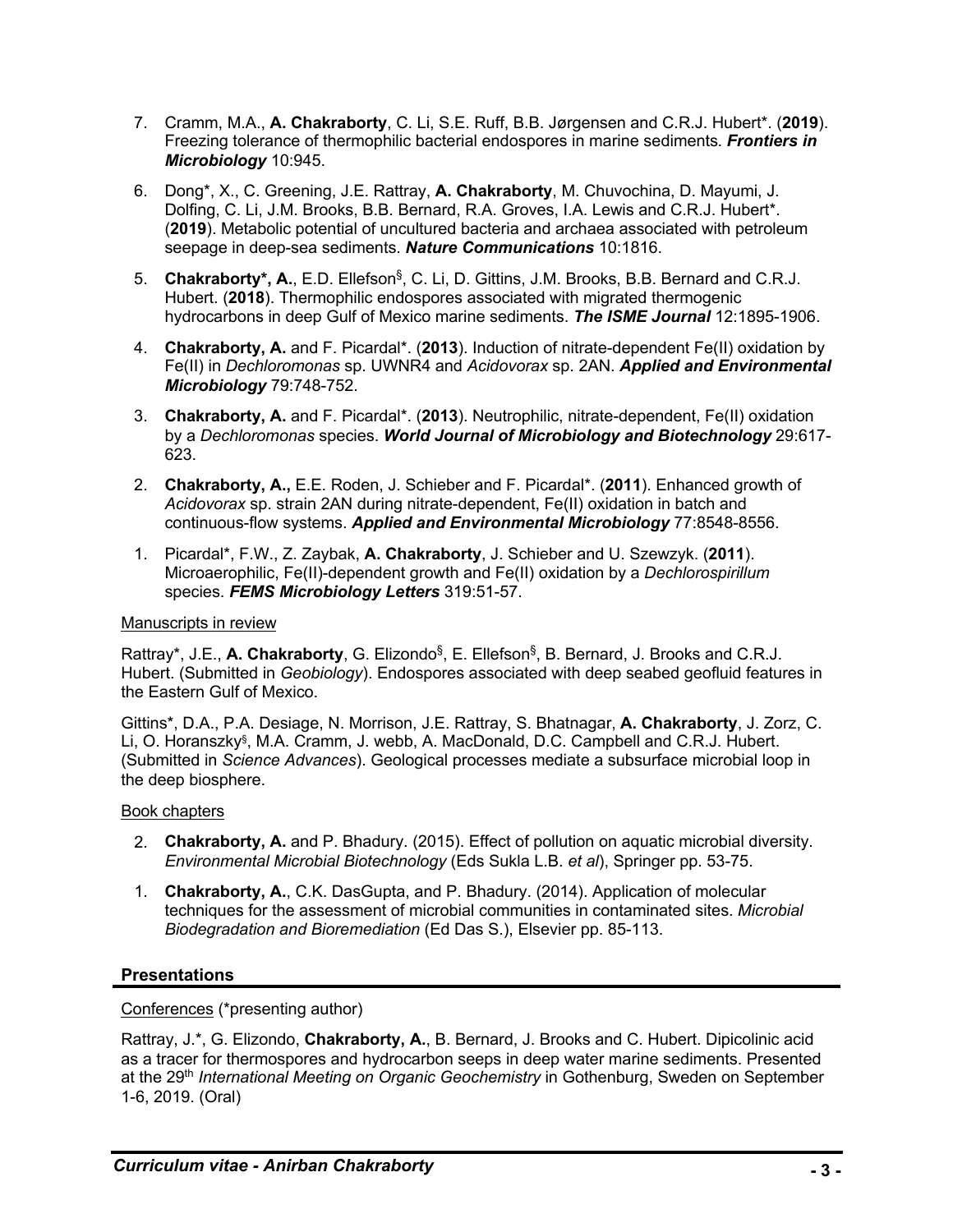**Chakraborty, A.**\*, M. Wong, S. Joye, J. Kostka, B. Bernard, J. Brooks and C. Hubert. Thermophilic endospores associated with petroleum and geofluid seepage in Gulf of Mexico marine sediments. Presented at the 7<sup>th</sup> *International Symposium in Applied Microbiology and Molecular Biology in Oil Systems* in San Diego, USA on June 18-21, 2019. (Poster; awarded best poster)

Li, C.\*, D. Ferguson, O. Adebayo, **Chakraborty, A.**, J. Webb, M. Fowler, C. Campbell, A. MacDonald and C. Hubert. Microbial bioindicators for de-risking offshore deep water oil and gas exploration. Presented at the 7<sup>th</sup> International Symposium in Applied Microbiology and Molecular *Biology in Oil Systems* in San Diego, USA on June 18-21, 2019. (Poster)

Gittins, D.\*, **A. Chakraborty**, C. Li, C. Campbell, A. MacDonald, M. Fowler, J. Webb and C. Hubert. Examining the role of thermophilic, endospore-forming bacteria in de-risking offshore petroleum exploration. Presented at the 7<sup>th</sup> *International Symposium in Applied Microbiology and Molecular Biology in Oil Systems* in San Diego, USA on June 18-21, 2019. (Poster)

Ferguson, D.\*, C. Li, **Chakraborty, A.**, J. Webb, M. Fowler, A. MacDonald, C. Campbell and C. Hubert. Marine bacterial diversity in seafloor sediments for environmental baseline monitoring prior to deep sea offshore oil exploration. Presented at the 7<sup>th</sup> *International Symposium in Applied Microbiology and Molecular Biology in Oil Systems* in San Diego, USA on June 18-21, 2019. (Oral)

Rattray, J.\*, G. Elizondo, **Chakraborty, A.** and C. Hubert. Dipicolinic acid as a tracer for thermospores and oil seeps in marine sediments. Presented at the 7<sup>th</sup> *International Symposium in Applied Microbiology and Molecular Biology in Oil Systems* in San Diego, USA on June 18-21, 2019. (Oral)

Cramm, M.\*, **A. Chakraborty**, P. Archambault, R. Izett, A. Jaggi, K. Polcwiartek, V. Auger, J. Chen, M. Bautista, S. Bhatnagar, R. Clark, C. Li, B de Moura Neves, E. Edinger, P. Lockhart, C. Manning, A. Mort, T. Oldenburg, P. Tortell, V. Wareham Hayes, G. Stern and C. Hubert. Characterization of a high arctic seabed hydrocarbon seep at Scott Inlet, Baffin Bay. Presented at the 14th annual scientific meeting of *ArcticNet* in Ottawa, Canada on December 10-14, 2018. (Poster)

Li, C. \*, D. Ferguson, **A. Chakraborty**, O. Adebayo, J. Webb, M. Fowler, C. Campbell, A. MacDonald and C. Hubert. Microbial bioindicators for de-risking offshore deep water oil and gas exploration. Presented at the 24<sup>th</sup> annual meeting of the *Reservoir Microbiology Forum* in London, UK on October 31 - November 1, 2018. (Poster)

**Chakraborty, A.**\*, M. Wong, S. Joye, J. Kostka, B. Bernard, J. Brooks and C. Hubert. Thermophilic Clostridia associated with petroleum and geofluid seepage in Gulf of Mexico marine sediments. Presented at the 24<sup>th</sup> annual meeting of the *Reservoir Microbiology Forum* in London, UK on October 31 - November 1, 2018. (Poster)

Gittins, D.\*, **A. Chakraborty**, C. Li, C. Campbell, A. MacDonald, M. Fowler, J. Webb and C. Hubert. Examining the role of thermophilic, endospore-forming bacteria in de-risking petroleum exploration. Presented at the 17<sup>th</sup> *International Symposium on Microbial Ecology* in Leipzig, Germany on August 12-17, 2018. (Poster)

Li, C.\*, D. Stacey, **A. Chakraborty**, O. Adebayo, J. Webb, M. Fowler, C. Campbell, A. MacDonald and C. R. J. Hubert. Anomalies of uncultivated *Atribacteria* in deep sea hydrocarbon seep surface sediments. Presented at the 17<sup>th</sup> *International Symposium on Microbial Ecology* in Leipzig, Germany on August 12-17, 2018. (Poster)

Stacey, D.\*, C. Li, **A. Chakraborty**, A. MacDonald, C. Campbell and C. R. J. Hubert. Marine microbial diversity in deepwater seafloor sediments for environmental baseline monitoring prior to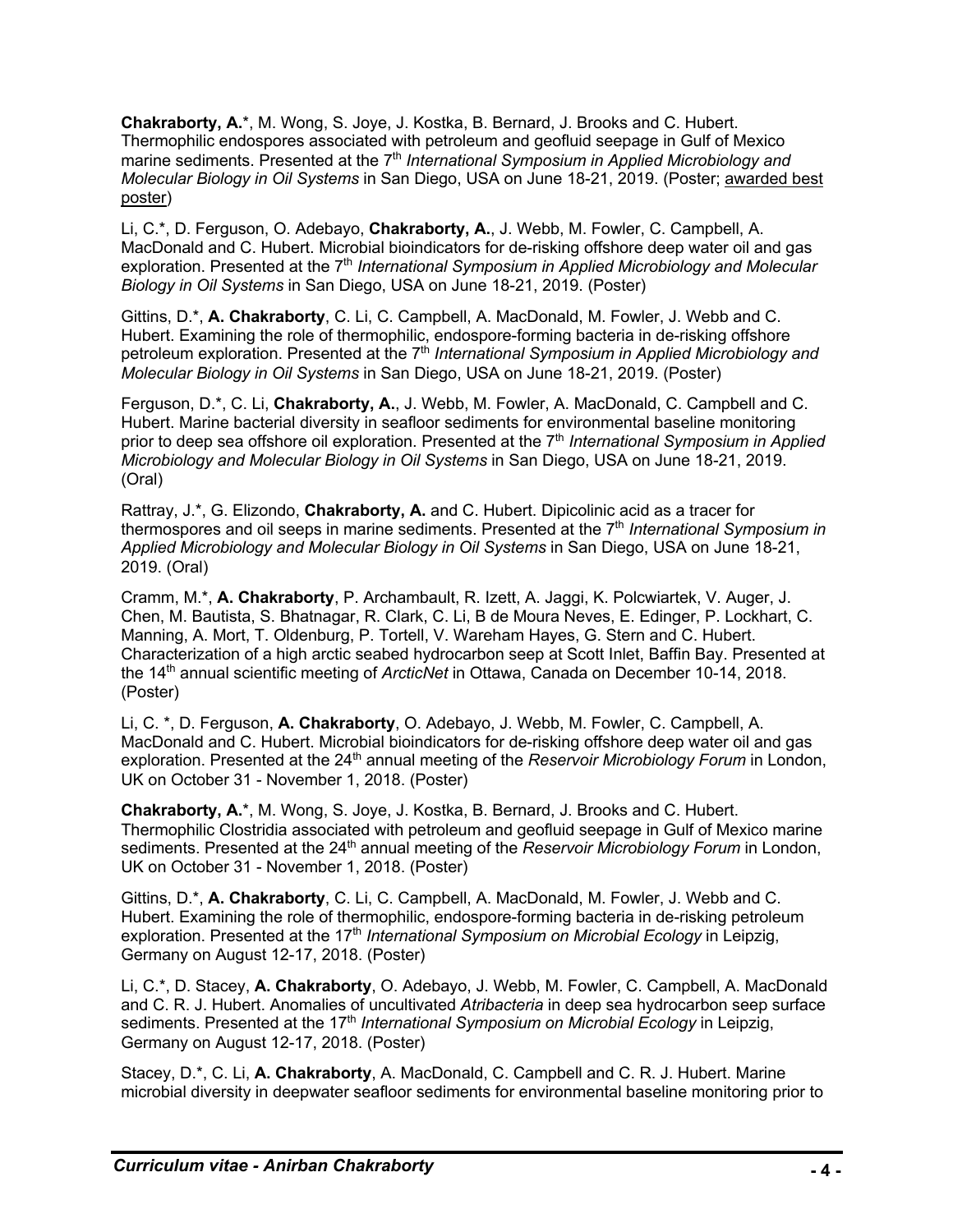deep sea offshore oil exploration. Presented at the 17th *International Symposium on Microbial Ecology* in Leipzig, Germany on August 12-17, 2018. (Poster)

**Chakraborty, A.**, E. Ellefson, C. Li, D. Gittins, J. M. Brooks, B. B. Bernard and C. R. J. Hubert\*. Thermophilic endospores associated with migrated thermogenic hydrocarbons in deep Gulf of Mexico marine sediments. Presented at the 17th *International Symposium on Microbial Ecology* in Leipzig, Germany on August 12-17, 2018. (Oral)

Rattray, J.\*, **A. Chakraborty**, B. Bernard, J. Brooks and C. Hubert. Investigation into spore coat properties for the rapid identification of endospores in marine sediments. Presented at the 50<sup>th</sup> Annual Fall Meeting of the *American Geophysical Union* in Louisiana, USA on December 11-15, 2017. (Poster)

Rattray, J.\*, D. Gittins, **A. Chakraborty**, B. Bernard, J. Brooks, T. Oldenburg and C. Hubert. Investigation into spore coat properties for the rapid identification of endospores in marine sediments. Presented at the *Gussow Conference* in Banff, Canada on October 10-12, 2017. (Poster)

Gittins, D.\*, **A. Chakraborty**, C. Li and C. Hubert. Examining the potential for using bacterial endospores in de-risking offshore petroleum exploration. Presented at the *Gussow Conference* in Banff, Canada on October 10-12, 2017. (Poster)

Hubert, C.\*, **A. Chakraborty**, C. Li, D. Gittins, E. Ellefson, B. Bernard and J. Brooks. Distributions of thermophilic, endospore-forming bacteria in hydrocarbon seep prospective sediments in the Eastern Gulf of Mexico. Presented at the *International Workshop on Marine Geomicrobiology* in Aarhus, Denmark on August 28-September 1, 2017. (Poster)

Cramm, M.\*, E. Ruff, **A. Chakraborty**, C. Li and C. Hubert. Freezing tolerance of thermophilic endospores in Arctic marine sediments. Presented at the 1st *Geobiology Society Conference* in Banff, Canada on June 11-14, 2017. (Poster)

Li, C. \*, D. Stacey, **A. Chakraborty**, B. Bernard, J. Brooks, A. MacDonald, J. Webb, M. Fowler and C. Hubert. Cultivation-independent microbial genomics for de-risking offshore deep water oil and gas exploration. Presented at the 6<sup>th</sup> International Symposium in Applied Microbiology and *Molecular Biology in Oil Systems* in San Diego, USA on June 6-9, 2017. (Oral)

**Chakraborty, A.**\*, C. Li, D. Gittins, E. Ellefson, B. Bernard, J. Brooks and C. Hubert. Distributions of thermophilic, endospore-forming bacteria in hydrocarbon seep prospective sediments in the Eastern Gulf of Mexico. Presented at the 6<sup>th</sup> *International Symposium in Applied Microbiology and Molecular Biology in Oil Systems* in San Diego, USA on June 6-9, 2017. (Oral and Poster)

Fustic, M.\*, B. Neves, R. Dove, M. Fowler, A. Mort, **A. Chakraborty**, E. Ellefson, E. Herder, V. Wareham, S. Dufour, E. Edinger and C. Hubert. Saglek basin macro- and micro-hydrocarbon seeps – new evidence, reinterpretation and emerging exploration tools. Presented at *GeoConvention* in Calgary, Canada on May 15-19, 2017. (Oral)

Hubert, C., E. Ellefson, and **A. Chakraborty**\*. Biogeography of thermophilic, endospore-forming bacteria in deep water hydrocarbon seep sediments of the Eastern Gulf of Mexico. Presented at the 49<sup>th</sup> Annual Fall Meeting of the *American Geophysical Union* in San Francisco, USA on December 12-16, 2016. (Poster)

**Chakraborty, A.**\* and C. Hubert. Thermophilic, spore-forming, sulfate-reducing bacteria in deep water hydrocarbon seep sediments from the Eastern Gulf of Mexico. Presented at the 21<sup>st</sup> annual meeting of the *Reservoir Microbiology Forum* in London, UK on November 17-18, 2015. (Oral)

**Chakraborty, A.**\*, B. R. O´Connor, and F. Picardal. Induction of nitrate-dependent, Fe(II) oxidation by Fe(II): possibility of substrate-dependent enzyme expression. Presented at the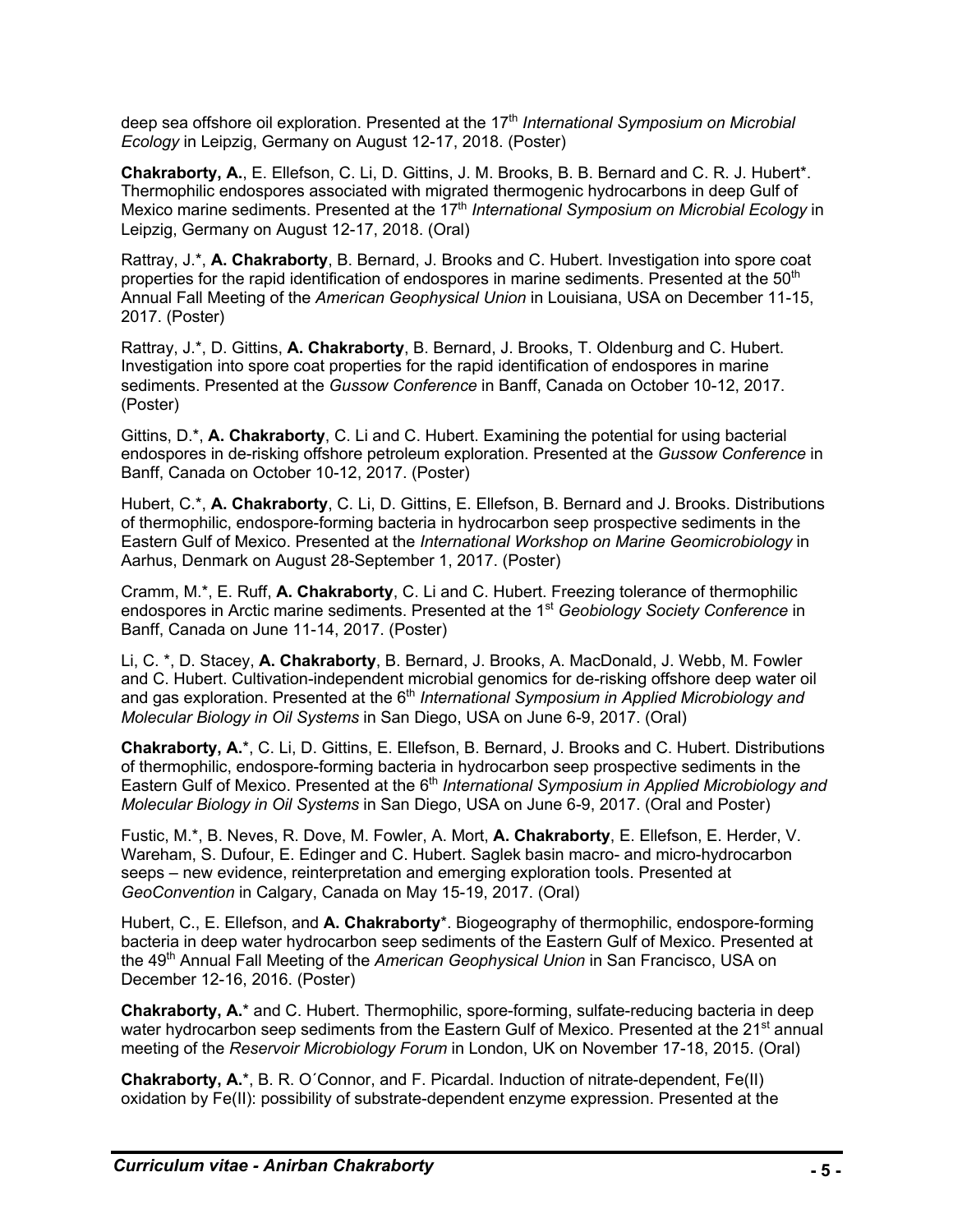Annual Meeting of the Indiana Branch of the *American Society for Microbiology* in Bloomington, USA, on April 21-22, 2012. (Oral)

**Chakraborty, A.**, J. Schieber, and F. Picardal\*. Enhanced growth of *Acidovorax delafieldii* 2AN during nitrate-dependent Fe(II) oxidation in continuous-flow systems. Presented at the  $21<sup>st</sup>$  Annual *Goldschmidt Conference* in Prague, Czech Republic, on August 14-19, 2011. (Oral)

**Chakraborty, A.**\*, J. Schieber, and F. Picardal. Influence of nitrate-dependent, Fe(II) oxidation on growth of *Acidovorax delafieldii* 2AN: a comparative approach. Presented at the 111th Annual Meeting of the *American Society for Microbiology* in New Orleans, USA, on May 21-24, 2011. (Poster)

Picardal, F. W.\*, Z. Zayback, **A. Chakraborty**, J. Schieber, and U. Szewzyk. Microaerophilic, Fe(II)-dependent growth during Fe(II) oxidation of a *Dechlorospirillum* species. Presented at the 111th Annual Meeting of the *American Society for Microbiology* in New Orleans, USA, on May 21- 24, 2011. (Poster)

**Chakraborty, A.**\*, J. Schieber, and F. Picardal. Influence of nitrate-dependent, Fe(II) oxidation on growth of *Acidovorax delafieldii* 2AN: a comparative approach. Presented at the Annual Meeting of the Indiana Branch of the *American Society for Microbiology* in Bloomington, USA, on April 15- 16, 2011. (Poster; awarded best poster)

#### Invited seminars

Thermophilic, spore-forming, sulfate-reducing bacteria in deep water hydrocarbon seep sediments from the Eastern Gulf of Mexico. Presented at the School of Civil Engineering & Geosciences, Newcastle University, Newcastle upon Tyne, UK, on November 19, 2015.

Microbiology and biogeochemistry of nitrate-dependent, Fe(II) oxidation: bacterial growth and physiology. Presented at the O'Neill School of Public and Environmental Affairs, Indiana University, Bloomington, USA, on September 20, 2012.

Anaerobic bacterial Fe(II) oxidation. Presented at the Department of Geological Sciences, Indiana University, Bloomington, USA, on November 5, 2010.

#### **Awards and grants**

Mitacs Elevate Postdoctoral Fellowship, 2014-2017 (135,000 CAD)

D. S. Kothari Postdoctoral Fellowship, UGC, 2013-2014 (576,000 INR)

SPEA travel grant, 2011 (800 USD)

IBASM annual grant for graduate student research, 2011 (1,000 USD)

Leland S. McClung Award (for best poster), IBASM annual meeting, 2011

IU SEED grant for summer research, 2010 (12,000 USD)

O'Neill School of Public and Environmental Affairs Graduate Fellowship, 2007-2008 (22,500 USD)

Gold medal for first rank in M.Sc. Environment Management, 2006

FRI annual fellowship for academic excellence, 2004-05 (15,000 INR)

#### **Field research experience**

Marine expeditions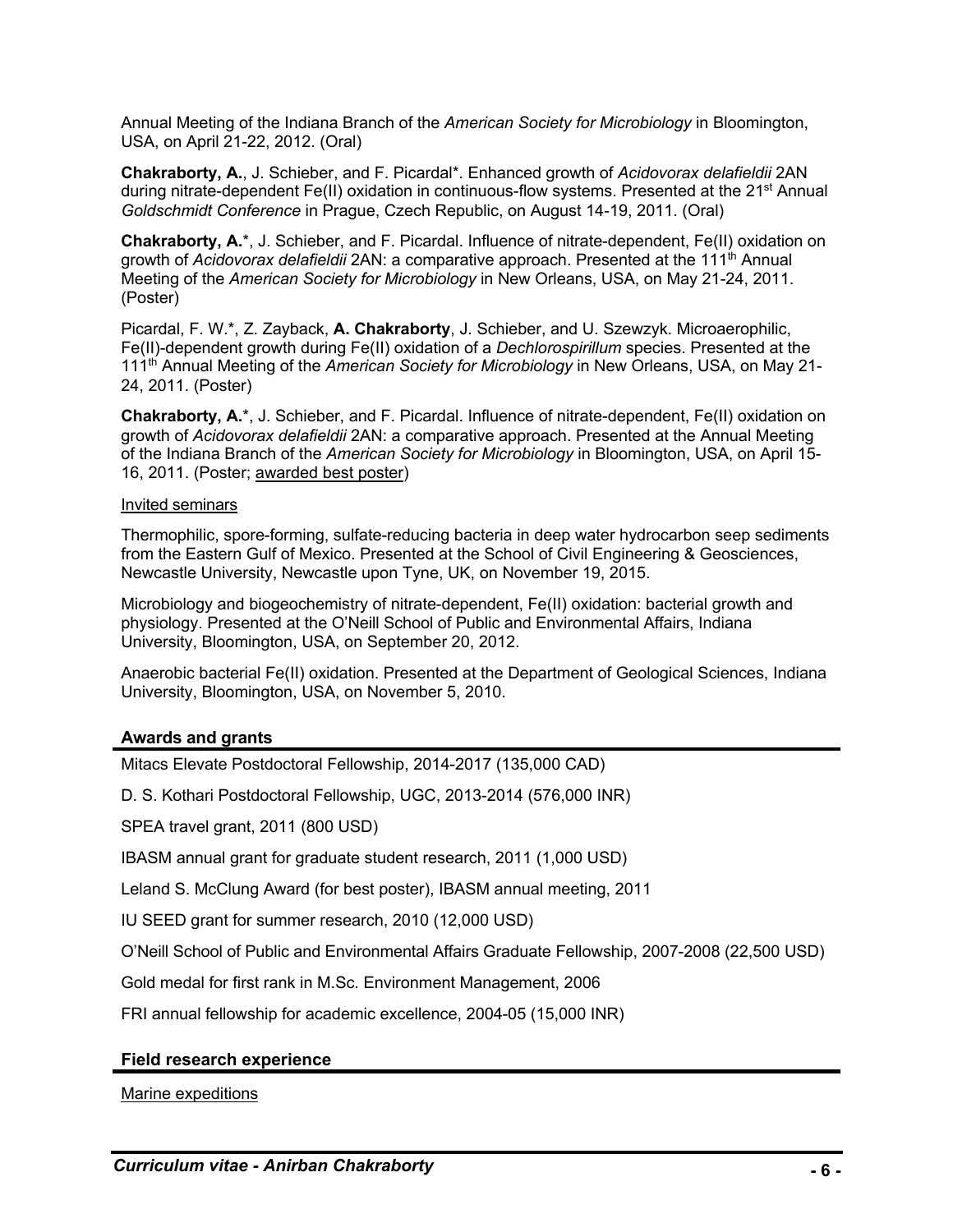Participant of Expedition AT42-11, Juan de Fuca Ridge, Pacific Ocean, onboard R/V *Atlantis* with ROV *Jason* in 2019 (13 days at sea)

• Activity: Collected and preserved subseafloor crustal fluids and ROV sediment cores for genomics and incubation experiments.

Team leader of the University of Calgary, Canadian Arctic (Labrador Sea and Baffin Bay), onboard R/V *CCGS Amundsen* in 2018 (24 days at sea)

• Activity: Planned and executed targeted multiple ROV dives to collect seawater samples over and around a hydrocarbon seep at Scott Inlet. Collected and preserved seawater from Rosette sampler and sediment from box cores for genomics, transcriptomics and incubation experiments.

Team leader of the University of Calgary, Canadian Arctic (Baffin Bay and Nares Strait), onboard R/V *CCGS Amundsen* in 2016 (42 days at sea)

• Activity: Participated in ROV dives and sample collection in Saglek Basin and Scott Inlet. Collected and preserved seawater from Rosette sampler and sediment from box cores and gravity cores for genomics and incubation experiments. Conducted shipboard incubation experiments on microbial hydrocarbon degradation.

Team member of the University of Calgary, North Atlantic (Scotian Slope), onboard R/V *CCGS Hudson* in 2015 (12 days at sea)

• Activity: Collected and sediment from piston cores for genomics and incubation experiments. Conducted shipboard incubation experiments for tracking germination and activity of spore-forming thermophilic bacteria in sediment samples.

#### Other fieldwork

Sampling of nitrate-contaminated groundwater, Abbottsford, Canada (2018, 2016)

Sampling of arsenic-contaminated groundwater, West Bengal, India (2013-2014)

Sampling of produced water from coalbed methane wells, Indiana, USA (2011)

#### **Teaching experience**

| 2022       | Graduate level course titled Cell and Molecular Biology and Lab (BIOL<br>5544, BIOL 5544L), Department of Biological Sciences, Idaho State<br>University.                                                                                                          |
|------------|--------------------------------------------------------------------------------------------------------------------------------------------------------------------------------------------------------------------------------------------------------------------|
| 2022       | Upper-level undergraduate level course titled Cell and Molecular Biology<br>and Lab (BIOL 4444, BIOL 4444L), Department of Biological Sciences,<br>Idaho State University.                                                                                         |
| 2019, 2020 | Guest Lecturer (two semesters; two lectures per semester), graduate level<br>course titled Petroleum Microbiology (CMMB545), Department of Biological<br>Sciences, University of Calgary. Lectured on microbiology of hydraulically<br>fractured shale reservoirs. |
| 2017       | Guest Lecturer (one semester), graduate level course titled Geoscience<br>Graduate Skills (GLGY699), Department of Geosciences, University of<br>Calgary. Lectured on peer reviewing scientific manuscripts and grant<br>proposals.                                |
| 2011-2012  | Course Instructor (three semesters), fourth year undergraduate course<br>titled Water Supply and Wastewater Treatment (E431), O'Neill School of<br>Public and Environmental Affairs, Indiana University Bloomington. Taught                                        |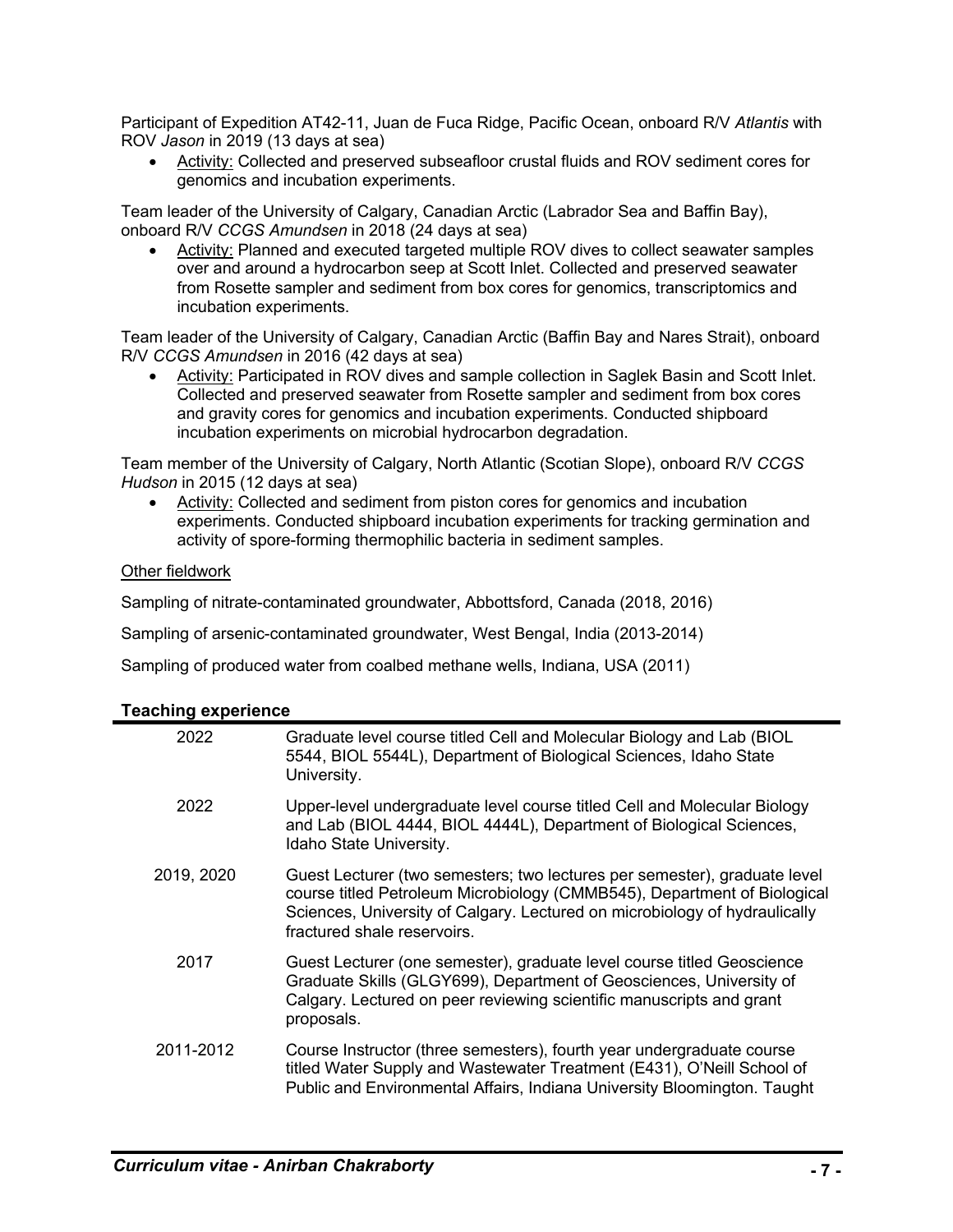class room lectures and conducted class visits to local drinking water and waste water treatment plants. 2009 Course Instructor (one semester), graduate level course titled Subsurface Microbiology and Bioremediation (E544), O'Neill School of Public and Environmental Affairs, Indiana University Bloomington. Taught class room lectures. 2008 Teaching Assistant (one semester), fourth year undergraduate course titled Water Supply and Wastewater Treatment (E431), O'Neill School of Public and Environmental Affairs, Indiana University Bloomington. Graded examinations and conducted help sessions for students.

#### **Supervisory experience**

Graduate students (Laboratory and project supervision)

| 01/2020 - 11/2021      | Gabrielle Scheffer, PhD student, University of Calgary.                                                                                                                                                                                                                                               |  |
|------------------------|-------------------------------------------------------------------------------------------------------------------------------------------------------------------------------------------------------------------------------------------------------------------------------------------------------|--|
|                        | Project: Ecophysiology of halothermophilic bacteria in hydraulically<br>fractured shale reservoirs.                                                                                                                                                                                                   |  |
| 07/2019 - 11/2021      | Brielle Hrymoc, PhD student, University of Calgary.                                                                                                                                                                                                                                                   |  |
|                        | Project: Distribution of thermophilic bacterial endospores in subseafloor<br>oceanic crusts and mid-ocean ridges.                                                                                                                                                                                     |  |
| 01/2016 - 11/2021      | Daniel Gittins, PhD student, University of Calgary.                                                                                                                                                                                                                                                   |  |
|                        | Project: Potential of thermophilic bacterial endospores in de-risking<br>offshore petroleum exploration.                                                                                                                                                                                              |  |
| 2015 - 2017            | Margaret Cramm, MSc student, University of Calgary.                                                                                                                                                                                                                                                   |  |
|                        | Thesis: Freezing tolerance of thermophilic endospores in cold marine<br>sediments.                                                                                                                                                                                                                    |  |
| 2015                   | Mohit Sethi, graduate intern student, University of Calgary.                                                                                                                                                                                                                                          |  |
|                        | Project: Commercialization capabilities of microbiological assays in<br>exploration of marine hydrocarbon seeps.                                                                                                                                                                                      |  |
| Undergraduate students |                                                                                                                                                                                                                                                                                                       |  |
| 2020                   | Dana Jwad, summer student, University of Calgary<br>Project: Microbiome of produced waters from hydraulically fractured shale<br>reservoirs                                                                                                                                                           |  |
| 2019-2020              | Dana Jwad, CMMB528 thesis course, University of Calgary<br>Thesis title: Microbial activity in shale reservoirs                                                                                                                                                                                       |  |
| 2019-2020              | Rohan Khan, summer student (two summers), University of Calgary<br>Recipient of The Program for Undergraduate Research Experience Award<br>in summer 2020, University of Calgary<br>Project: Using machine learning to identify microbial clades associated with<br>hydrocarbon rich marine sediments |  |
| 2017-2018              | Michelle Wong, summer student (two summers), University of Calgary                                                                                                                                                                                                                                    |  |